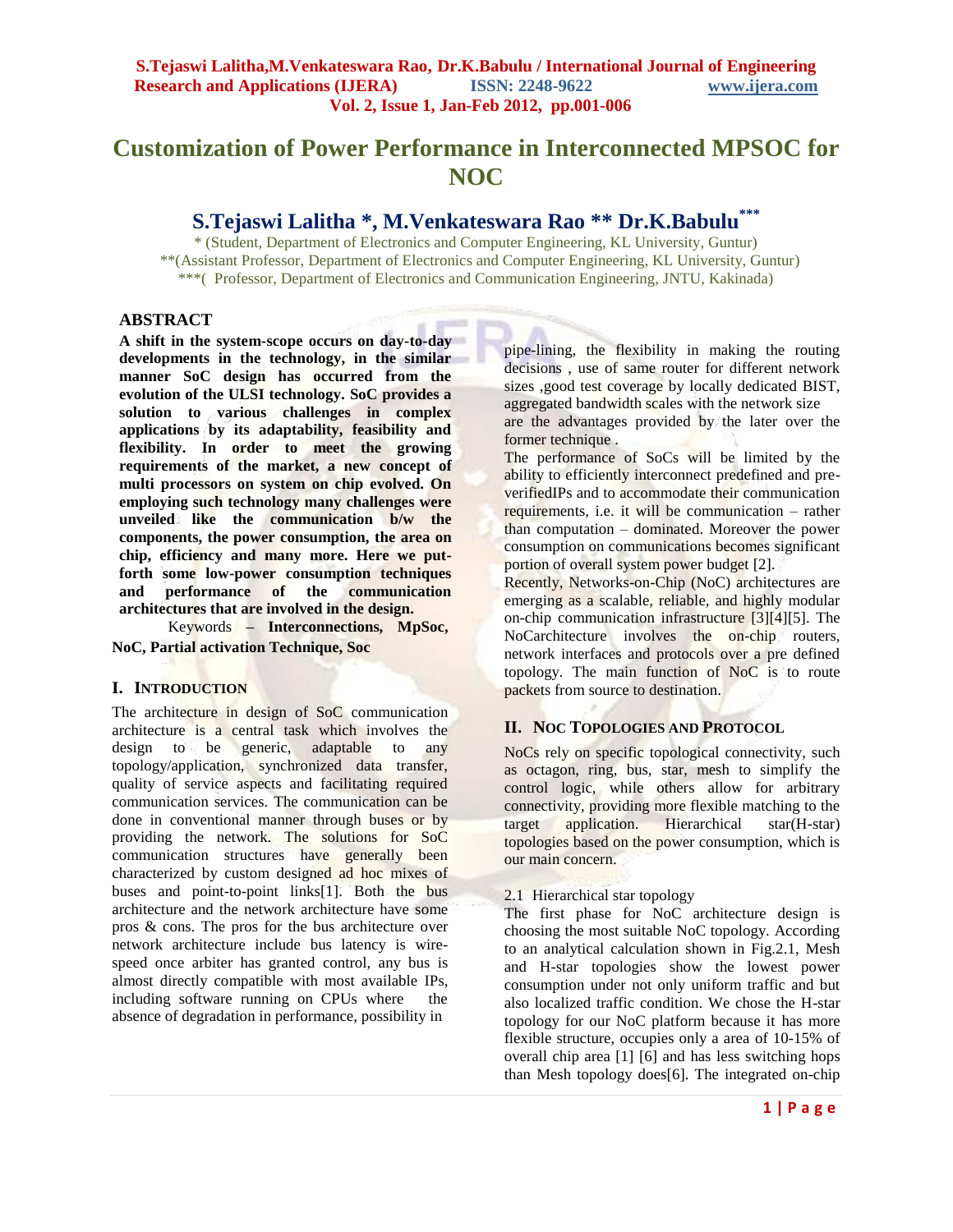network of a hierarchical star topology provides 11.2 GB/s aggregate bandwidth and consumes 51mW when the integrated IPs executed load/store operations without idle states, which is the maximum traffic condition in the system.



Fig 2.1: Power Analysis of Various Topologies

#### 2.2 NoC Protocol

NoCs can be based on circuit or packet switching, or a mix of both; the former is aimed at providing hard QoS guarantees, while the latter optimizes the efficiency for the average case. When packet switching is chosen, switches provide buffering resources to lower congestion and improve performance. They also handle flow control issues, and resolve conflicts among packets when they overlap in requesting access to the same physical links. Two of the most usual flow control protocols involve switch-to-switch communication and are retransmission based (i.e., packets are optimistically sent but a copy of them is also stored by the sender, and, if the receiver is busy, a feedback wire to request retransmission is raised) or credit-based (i.e., the receiver constantly informs the sender about its ability to accept data, and data are only sent when resources are certainly available) [1] [7].

| • Full Header<br>• Compact Header |               |               |             |                                                                                                                                                                                                                                                                                                                                                                              |
|-----------------------------------|---------------|---------------|-------------|------------------------------------------------------------------------------------------------------------------------------------------------------------------------------------------------------------------------------------------------------------------------------------------------------------------------------------------------------------------------------|
| <b>Data (32b)</b>                 | Address (32b) | Pr<br>W<br>Rv | C<br>E      | • Header Information<br>C: Compact packet indicator<br>E: Bus encoding indicator<br>Dest. ID: Destination Network ID<br><b>Source ID: Source Network ID</b><br><b>Pr</b> : Packet priority<br><b>W</b> : Write/Read<br><b>Rv</b> : Reserved<br>A: Address field enable<br><b>D</b> : Data field enable<br>AC: Acknowledge request<br><b>BL</b> : Burst length $(1, 2, 4, 8)$ |
|                                   |               | A<br>D        | Dest ID     |                                                                                                                                                                                                                                                                                                                                                                              |
|                                   |               | AC<br>BL      | Source<br>ᇹ |                                                                                                                                                                                                                                                                                                                                                                              |

Fig 2.2.1 NoC Protocol: Packet format

Fig. 2.2.1 shows the Basic On-chip Network (BONE) protocol used in packet transactions [8]. The NoC protocol supports burst packet transactions for large data transmissions with length of 2, 4, and 8 packets.

In the implemented protocol, the packet format has 3 bits of source ID and 3 bits of destination ID; therefore, it supports 8masters and 8 slaves in maximum. To scale up the network size, you should increase the ID fields in the packet format before the chip design [6].

### **III. LOW POWER TECHNIQUES**

#### 3.1 Low-Swing Signaling Technique

The global link that connects two clusters is usually a few millimeters long in a large SoC and consumes higher power than a local link does. Low-swing signaling can alleviate its energy consumption significantly [9]. Fig. 3.1.1 shows the differential low-swing signaling scheme and its transceiver circuits used in this implementation. Global wires are laid out in zigzags to emulate a long link as long as 5.2mm without repeaters. To find out the optimum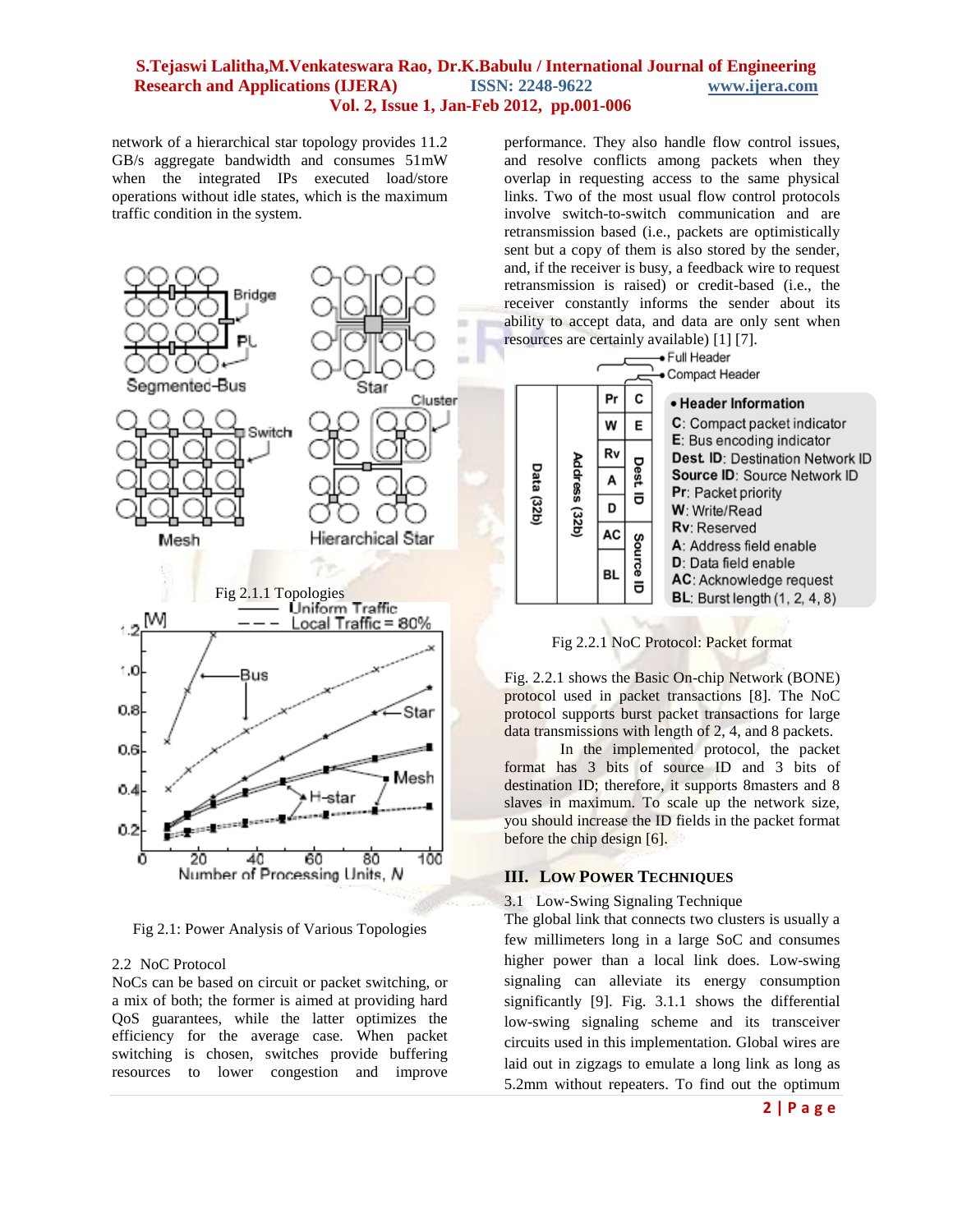voltage swing, we conducted post-layout simulations with a precise capacitance and resistance wire model [5]. The sizes of the input gates and their bias currents are chosen to amplify the differential input of as low as 200-mV swing to 1.6-V full-logic swing with small delay [6]. A 5.2-mm metal2 wire of 0.5- m width and 1.1- m space has 330-fF parasitic and 100 fF coupling capacitance values. scans from 0.25 to 1.1 V with 50-mV step when signaling rates are 400 Mb/s, 800 Mb/s, and 1.6 Gb/s as shown Fig 3.1.2.



Fig 3.1.1 Low-swing signaling and its transceiver circuits



Driving voltage: V<sub>SWNG</sub> (volts)<br>Fig 3.1.2 Energy consumption Vs. Driving Voltage



Due to the low-swing signaling, the power dissipation on the global link is reduced to 1/3 of that on a full swing repeated link and no repeaters are used on the wires to avoid area overhead [6].

3.2 Mux-Tree Based Round Robin Scheduler

A scheduler (or arbiter) is needed in a crossbar switch when more than two input packets from different input ports are destined for the same output port at the same time. Among a number of scheduling algorithms, a round-robin algorithm is most widely used in asynchronous transfer mode (ATM) switches and on-chip networks due to its fairness and lightness [10]. There are many ways on how to implement the round-robin algorithm [10] [11]. A mux-tree based implementation is proposed as in Fig 3.2.1 with scheduling latency is O (log n) and required resources are Ο (n), where n is the number of input ports in a crossbar switch. The proposed implementation, Mux-Tree, performs the minimum power and delay product; 136 and 1.05-ns delay at 100-MHz clock frequency with offered load of 50% [6].

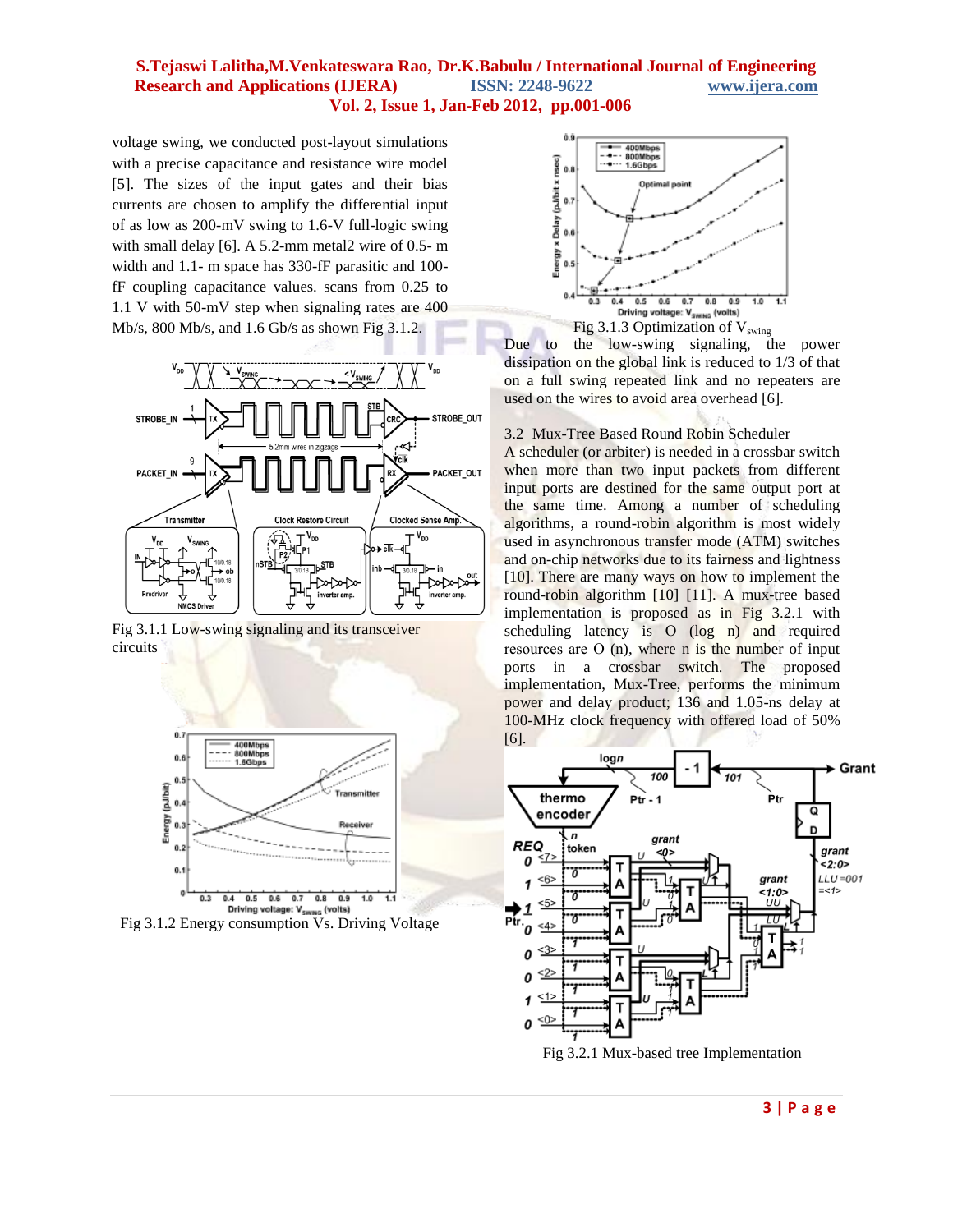#### 3.3 Partial Activation Cross Bar Technique

A conventional crossbar fabric comprises n x n crossing junctions which contain n^2 NMOS passtransistors as in Fig 3.3.1. Each input driver wastes its power to charge and discharge two long wires row-bar (RB) and column-bar (CB) and transistor– junction capacitors. The RB and CB should be laid out with lower metal layers, M1 or M2, in order to reduce the fabric area and to minimize the number of resistive vias. Therefore, the loading on the driver becomes significant as the number of ports increases [6].





In order to reduce the power consumption, we proposed a crossbar switch with crossbar partial activation technique (CPAT) as illustrated in Fig. 3.1.2 [5]. By splitting the fabric into 4x4 fabrics (or tiles), the activated capacitive loading is reduce by n/4.



Fig 3.3.2 Proposed Partial Activation Cross-Bar

An 8x8 crossbar fabric with CPAT is analyzed in comparison with the conventional scheme. The area of the fabric is about 240x240µm2. Fig.3.3.2 shows the power comparison as a function of the offered loads. At 90% offered load, 22% power saving is obtained. This is possible because it omits the unnecessary activation of tri-state buffers and multiplexers.



Fig 3.3.2 Power comparison of an 8x8 crossbar fabric with and without the crossbar partial activation technique [6]

3.4 Low-Energy Coding On-chip Serial Link

In serial communications, the switching activity factor of a serial wire is different from that of parallel wires. The difference in activity factor strongly depends on the transacted data patterns [6]. On-chip source-synchronous serial communication has many advantages over multi-bit parallel communication in the aspects of skew, crosstalk, area cost, wiring difficulty, and clock synchronization. However, the serial wire tends to dissipate more energy than parallel bus due to the bit multiplexing. In this work, we proposed a novel coding method, SILENT, to reduce the transmission energy of the serial communication by minimizing the number of transitions on the serial wire. The coding method saves significant amount of the communication energy for multimedia applications. It reduces maximum 77% of energy for instruction memory access, and 40~50% of energy for data memory access in a 3D graphics application [2].

#### 3.5 Operating Frequency Scaling

PLL generates internal clocks such as a 100MHz clock for main cluster PUs, a 50MHz clock for peripheral cluster units, and a1.6GHz network clock for switches and network interfaces. The clock frequencies are scalable for power management modes, i.e.100/50/1600MHz for FAST mode, 50/25/800MHz for NORMAL mode, and 25/12.5/400MHz for SLOW mode [2].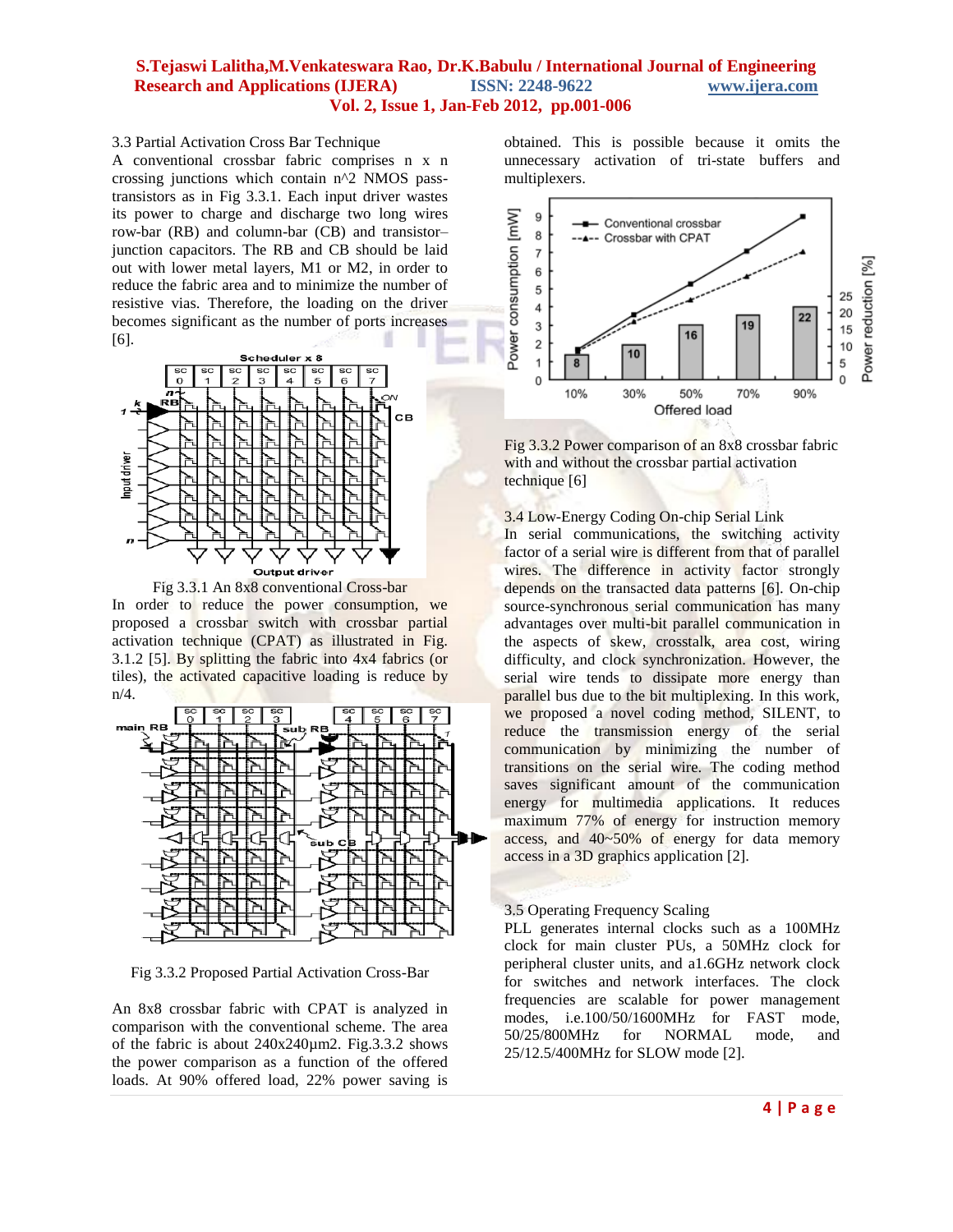#### **IV. PERFORMANCE EXPLORATION**

There are three major types of major performance models for communication architecture. Static estimation models provide a fast estimation of communication architecture by assuming static delays for various events these static estimation approaches assume that computation and communication in an SoC design can be statically scheduled, which is not always true. Static approaches are also unable to predict dynamic component delays as well as dynamic delays and the effect of advanced bus features. A more accurate (but slower) approach for performance estimation requires creating a model of the application that can be simulated. This allows a more accurate estimation of the dynamic data traffic behavior on the bus and the corresponding delays can be more reliably assessed. the different classes of dynamic performance estimation models that fall under four major categories in order of increasing simulation speed and decreasing accuracy: Cycle accurate (CA) models, PA-BCA models, T-BCA models, and TLM increasing levels of component integration in SoCs and the rising complexity of inter-component interactions means that simulation-based methods need to adapt to simulate only the necessary details required, to avoid a performance penalty. The other approach is development of hybrid estimation techniques provide the speed of the static technique and the efficiency of the dynamic simulation [10].



#### Fig 4.1: Modeling abstractions for communication architecture performance exploration



Fig 4.2: Trade-offs between different modeling abstractions: (a) CA, (b) PA-BCA, (c) T-BCA, (d) TLM

#### **V. CONCLUSION**

To overcome the problems of scalability and complexity, Networks-On-Chip (NoCs) have been proposed as a promising replacement to eliminate many of the overheads of buses and MPSoCs connected by means of general-purpose communication architectures. To apply the prevailing mobile environment, it should be low-powered and efficient in its performance .Hence the technique of the partial activation cross-bar can be implemented in 16x16 matrix method for better power conservation and for better performance the hybrid approach that has both speed and perfection can be implemented as per the requirements of application.

#### **REFERENCES**

[1] **"A Survey of Research and Practices of Network-on-Chip",** Tobias Bjerregaard & Shankar